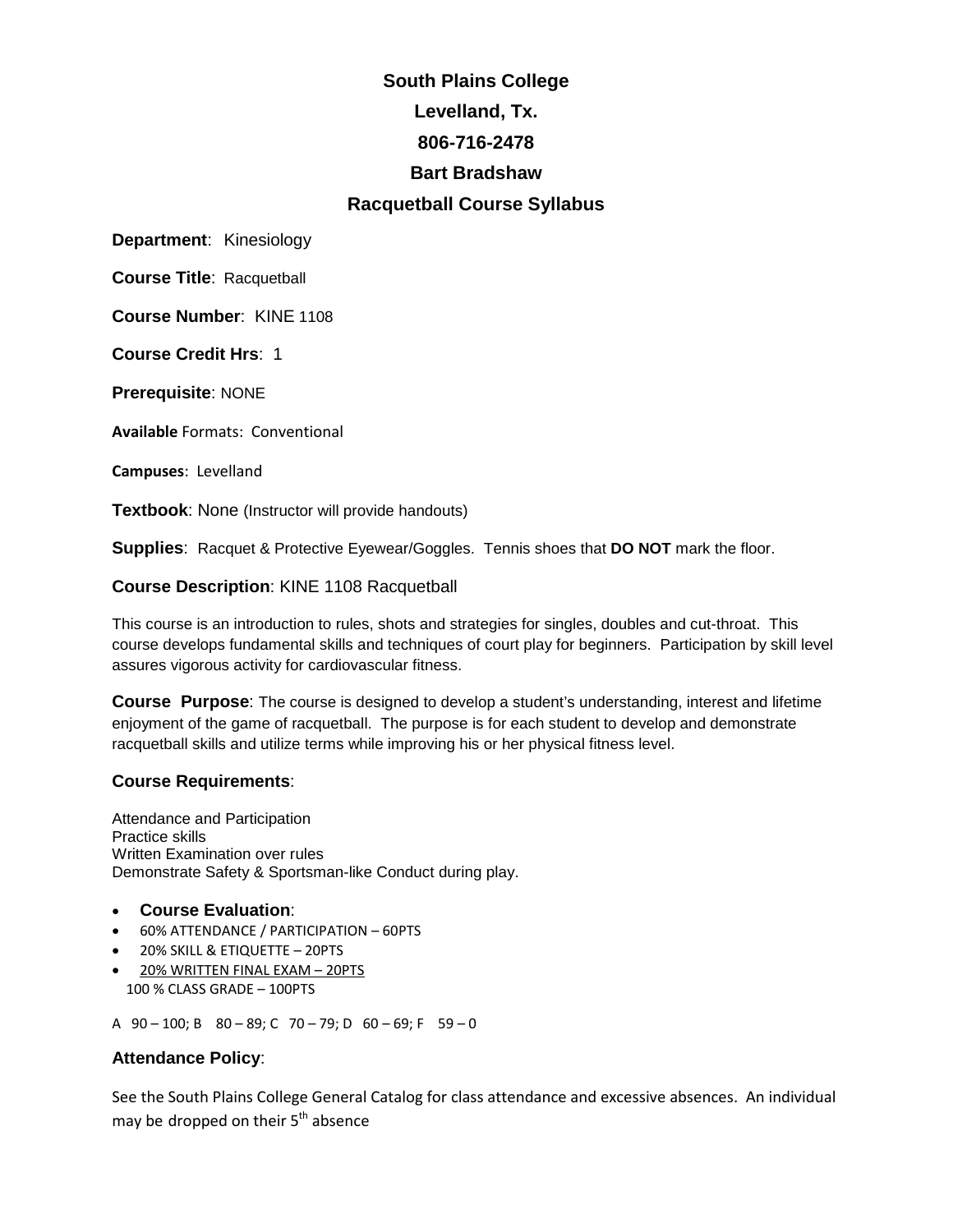| <b>Expected Learning Outcomes or Competencies:</b>                                                              | <b>Evaluation</b>  |
|-----------------------------------------------------------------------------------------------------------------|--------------------|
| The students will be able to recognize the origin and history of racquetball.                                   | Daily observation  |
| The students will be able to recognize racquetball as a lifetime activity with fitness qualities.               | Daily observation  |
| The student will demonstrate knowledge of the rules of singles, cut-throat, and doubles.<br>and play strategies | Observation & exam |
| The student will develop skills on shots, serves and footwork necessary for participation.                      | Daily observation  |
| The student will demonstrate proper use of terms, etiquette, safety, and sportsmanship.                         | Observation & exam |

#### **4.1.1.1. Diversity Statement**

In this class, the teacher will establish and support an environment that values and nurtures individual and group differences and encourages engagement and interaction. Understanding and respecting multiple experiences and perspectives will serve to challenge and stimulate all of us to learn about others, about the larger world and about ourselves. By promoting diversity and intellectual exchange, we will not only mirror society as it is, but also model society as it should and can be.

#### **4.1.1.2. Disabilities Statement**

Students with disabilities, including but not limited to physical, psychiatric, or learning disabilities, who wish to request accommodations in this class should notify the Disability Services Office early in the semester so that the appropriate arrangements may be made. In accordance with federal law, a student requesting accommodations must provide acceptable documentation of his/her disability to the Disability Services Office. For more information, call or visit the Disability Services Office at Levelland (Student Health & Wellness Office) 806-716-2577, Reese Center (Building 8) 806-716-4675, or Plainview Center (Main Office) 806-716-4302 or 806-296-9611.

#### **4.1.1.3. Non-Discrimination Statement**

South Plains College does not discriminate on the basis of race, color, national origin, sex, disability or age in its programs and activities. The following person has been designated to handle inquiries regarding the nondiscrimination policies: Vice President for Student Affairs, South Plains College, 1401 College Avenue, Box 5, Levelland, TX 79336. Phone number 806-716-2360.

#### **4.1.1.4 Title IX Pregnancy Accommodations Statement**

If you are pregnant, or have given birth within six months, Under Title IX you have a right to reasonable accommodations to help continue your education. To activate accommodations you must submit a Title IX pregnancy accommodations request, along with specific medical documentation, to the Director of Health and Wellness. Once approved, notification will be sent to the student and instructors. It is the student's responsibility to work with the instructor to arrange accommodations. Contact Chris Straface, Director of Health and Wellness at 806-716-2362 or email [cstraface@southplainscollege.edu](mailto:cstraface@southplainscollege.edu) for assistance.

Campus Concealed Carry syllabus statement:

Campus Concealed Carry - Texas Senate Bill - 11 (Government Code 411.2031, et al.) authorizes the carrying of a concealed handgun in South Plains College buildings only by persons who have been issued and are in possession of a Texas License to Carry a Handgun. Qualified law enforcement officers or those who are otherwise authorized to carry a concealed handgun in the State of Texas are also permitted to do so. Pursuant to Penal Code (PC) 46.035 and South Plains College policy, license holders may not carry a concealed handgun in restricted locations. For a list of locations, please refer to the SPC policy at: [\(http://www.southplainscollege.edu/human\\_resources/policy\\_procedure/hhc.php\)](http://www.southplainscollege.edu/human_resources/policy_procedure/hhc.php)

Pursuant to PC 46.035, the open carrying of handguns is prohibited on all South Plains College campuses. Report violations to the College Police Department at 806-716-2396 or 9-1-1.